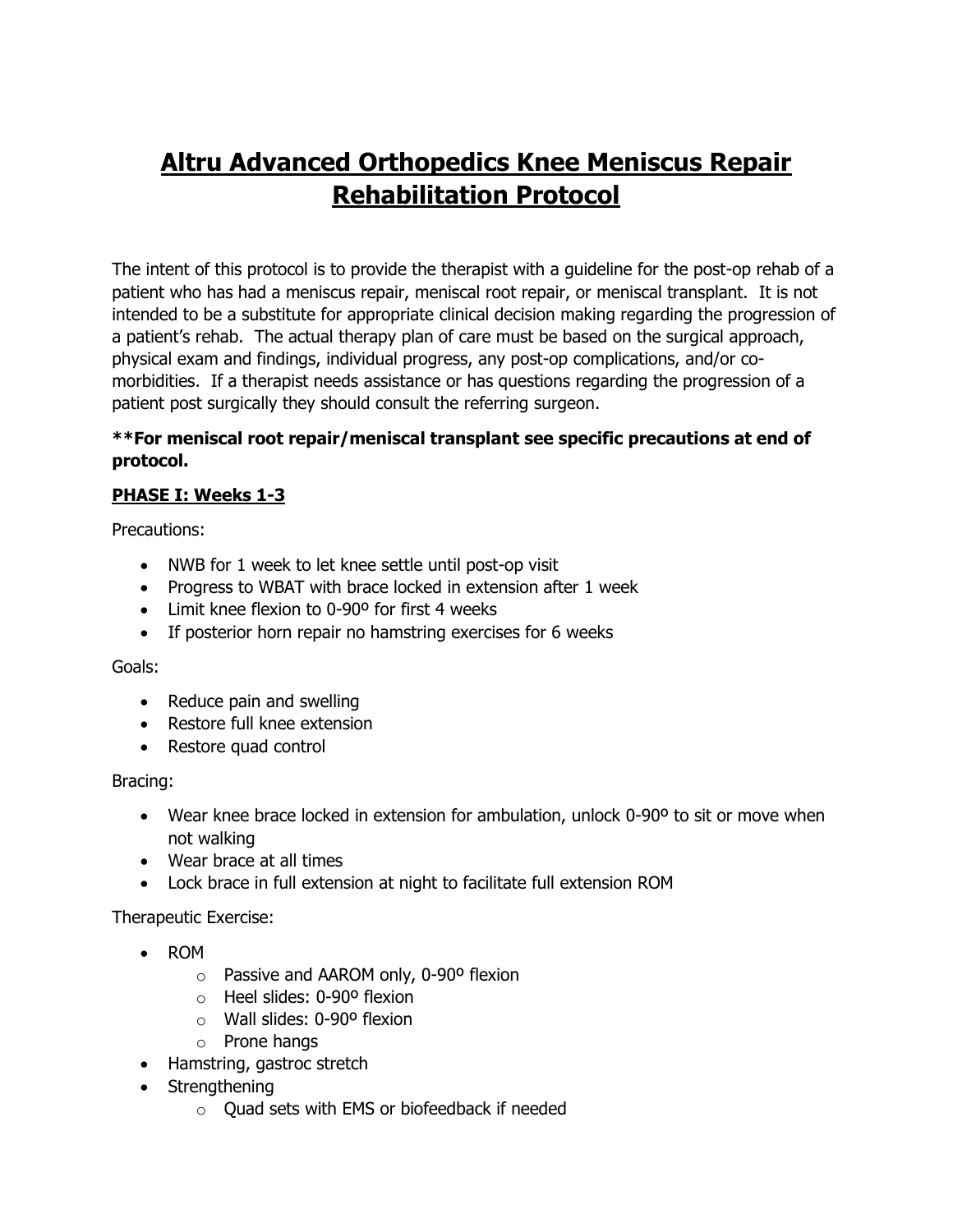- $\circ$  Ham sets (if posterior horn repair, no hamstring exercises for 6 weeks)
- o Ankle pumps
- o Hip abd and adduction
- Proprioception exercises and SLR with brace locked at 0°

Manual Therapy:

- Patella mobilization
- Scar tissue mobilization

Modalities:

- E-stim- NMES, TENs, IFC
- Cold compression

## **PHASE II: Weeks 3-6**

Precautions:

- Deep flexion in weight bearing should be avoided
- Limit closed chain exercise to 90º
- If posterior horn repair no hamstring exercises for 6 weeks

#### Goals:

- Slow progression of ROM to 0-125° flexion
- WBAT ambulation without AD or brace
- Improve quad control
- Improve strength
- Improve static balance control

Bracing:

• D/C brace at 4 weeks if good quad tone and control

- ROM
	- $\circ$  Passive up to 0-125° gradually (in PT)
	- o Heel slides: seated and/or supine
	- o Heel prop
- Continue with HS and calf stretching
- Strengthening
	- o Quad set/SAQ
	- o Standing or prone HS curl (if no posterior horn repair)
	- $\circ$  SLR without extensor lag, initiate weight as control improves
	- o Theraband hip strengthening
	- $\circ$  Leg press (limit to 90 $\circ$ )
	- o Step-ups: forward and lateral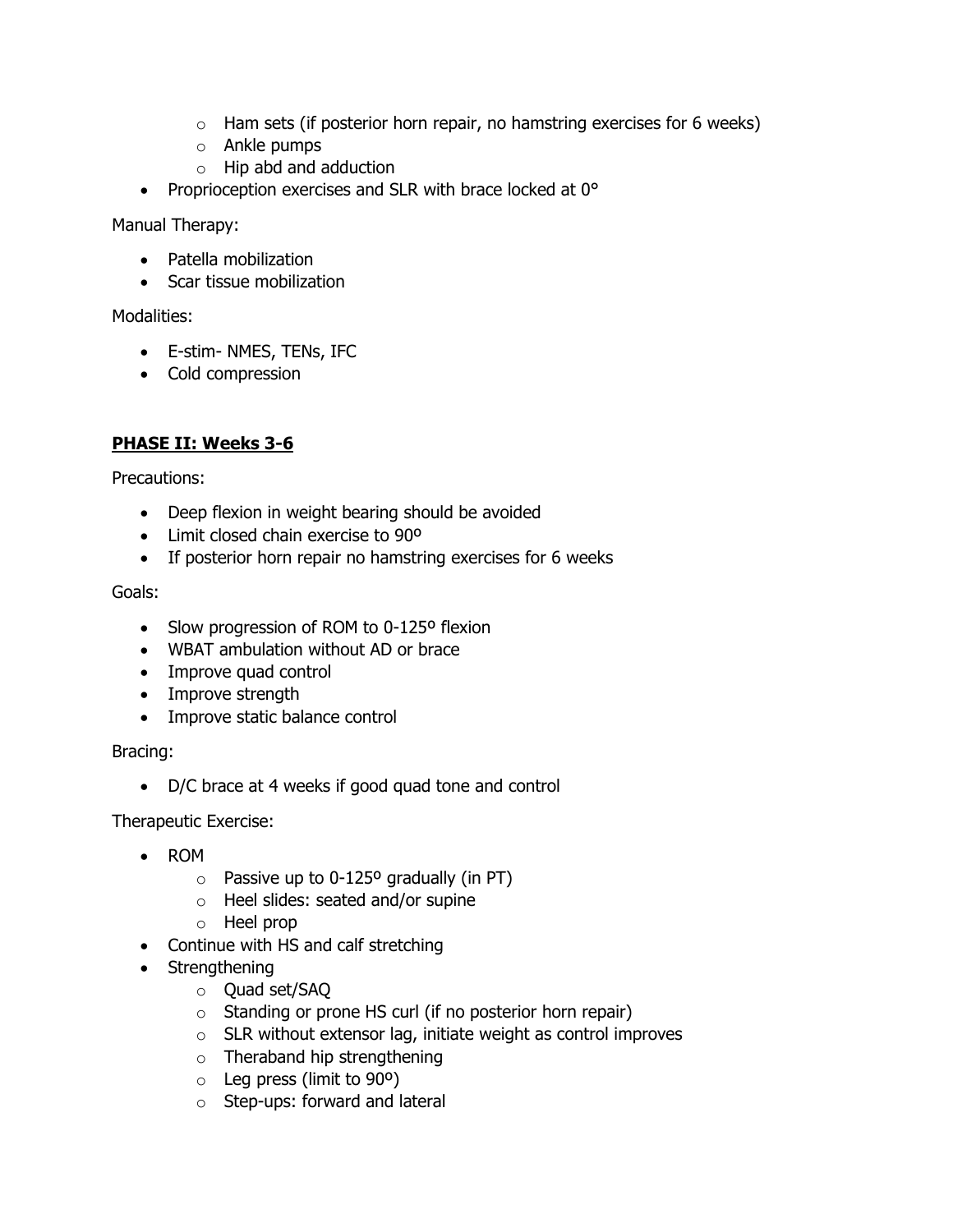- $\circ$  Wall slides, chair squat, mini-squats (limit to 90 $\circ$ )
- o Calf raises
- Stationary bicycle: start when 110° flexion is achieved
- Balance and proprioception:
	- $\circ$  Begin with brace on but unlocked, then progress out of the brace as tolerated
	- o Weight shifting: lateral, forward/backward
	- o Single leg stance: even and uneven surfaces
	- o Rebounder ball toss

Manual Therapy:

- Patella mobilization
- Scar tissue mobilization

Modalities:

- E-stim- NMES, TENs, IFC
- Cold compression

## **PHASE III: Weeks 6-12**

Precautions:

- Avoid exercises that cause pain at the patella
- Avoid pivoting or twisting on the involved leg
- Avoid deep knee bends and squats

## Goals:

- Restore full ROM
- Restore full LE strength
- Normalized gait pattern without AD or brace (FWB status)
- Normalized pattern and control with ascending/descending stairs

- ROM
	- o Quad, hamstring, and calf stretches
- Strength
	- $\circ$  Continue with previous exercises, increase resistance and intensity as able
	- $\circ$  Initiate hamstring curls at week 7 if posterior horn repair
	- o Squats, leg press
	- $\circ$  Step ups: forward and lateral with emphasis on slow controlled movement
	- $\circ$  Lunges: forward and reverse (to no more than 90 $\circ$ )
	- o Single leg squats, single leg wall squats, single leg chair squat
	- o Stationary bicycle
- Balance and proprioception
	- o Rebounder ball toss on even and uneven surfaces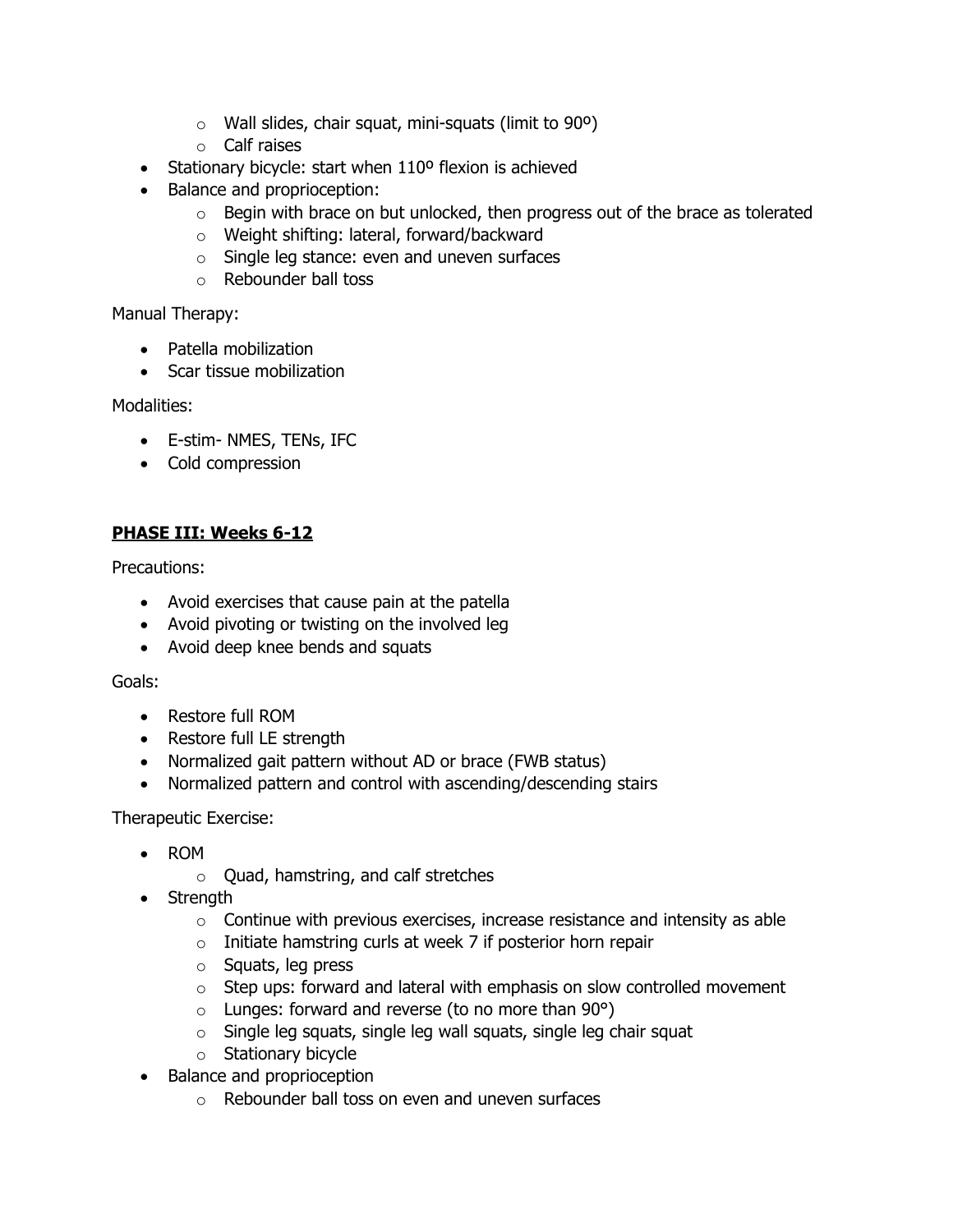- o Squats on balance board, foam roll, air ex
- $\circ$  Steamboats 4 way on even and uneven surfaces

Manual Therapy:

- Patella mobilization
- Scar tissue mobilization

Modalities:

- E-stim- NMES, TENs, IFC
- Cold compression

## **PHASE IV: Weeks 12-36**

Precautions:

- Avoid exercises that cause pain at the patella
- Wait until 16 weeks post-op to initiate lateral exercises if meniscal root repair/meniscal transplant
- Wait until 18 weeks post-op to initiate plyometrics, agility, running, and swimming if meniscal root repair/meniscal transplant

Goals:

- Improve functional control
- Improve dynamic balance
- Improve strength, power, endurance, agility
- Prepare for return to full unrestricted activities

- Strength, balance and proprioception:
	- $\circ$  Continue with focus on increasing intensity and reducing repetition to increase strength
	- $\circ$  Initiate lateral movements and sports cord lunges, forward, backward, sideways, lateral step-up, step overs
- Plyometrics: bilateral progressing to unilateral
	- $\circ$  Include squat jumps, tuck jump, box jumps, depth jumps, broad jumps, scissor hops
	- o Power skipping
	- o Bounding in place and for distance
- Agility
	- $\circ$  Quick feet on step forward and side to side sports cord
	- o Progress lateral movements: shuffles with sports cord, slide board
	- o Ladder drills
- Swimming: all strokes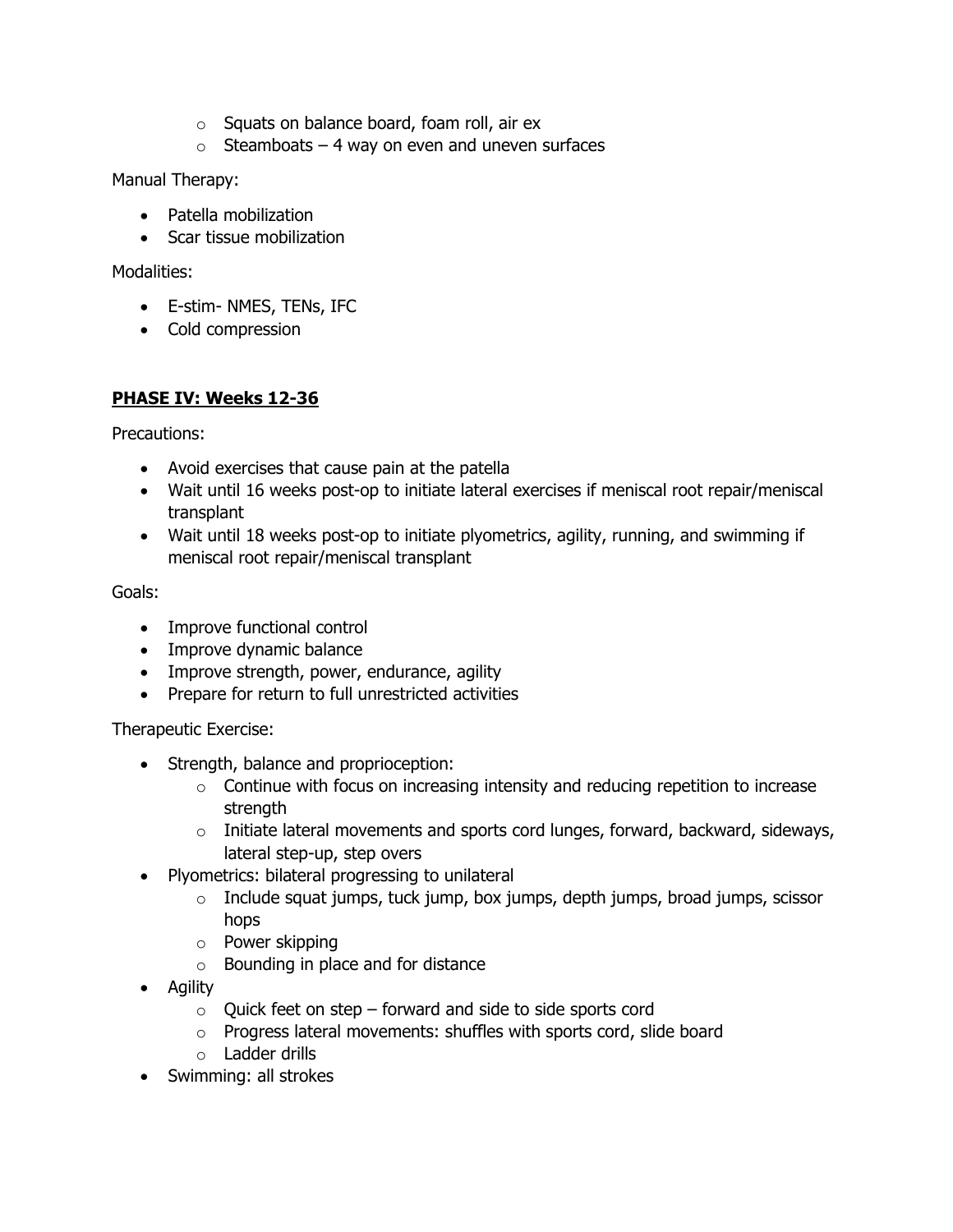| <b>Running Progression:</b>                                            | 1. Treadmill/track walking                                                                                                                                                     | Progress until 2 miles<br>$\bullet$                                                                                                                                                                |
|------------------------------------------------------------------------|--------------------------------------------------------------------------------------------------------------------------------------------------------------------------------|----------------------------------------------------------------------------------------------------------------------------------------------------------------------------------------------------|
| Trace or less effusion,<br>80% or > strength of<br>involved/uninvolved | 2. Treadmill walk/run<br><i>intervals</i><br>3. Treadmill running/track:<br>run straights walk turns<br>4. Track: run straights and<br>turns<br>5. Run outside on<br>path/road | tolerated without<br>increased pain and<br>swelling.<br>No more than 4<br>$\bullet$<br>times/week and only<br>every other day.<br>Do not progress more<br>$\bullet$<br>than 2 levels in 7<br>days. |

## **PHASE V: 6+ Months**

Goals:

- Return to normal functional activities
- Return to normal sporting and recreational activities

Assessments for Return to Sport:

• Biodex testing

Biodex/Cybex goals:

| <b>Peak Torque/BW %</b> | <b>Males</b> | <b>Females</b> |
|-------------------------|--------------|----------------|
| 60 deg/sec              | 110-115      | 80-95          |
| 180 deg/sec             | 60-75        | 50-65          |
| 300 deg/sec             | $30 - 40$    | $30 - 45$      |

• Advanced functional assessment at 6 months for return to sports (Hop Testing)

# **Criteria for D/C from Skilled Therapy:**

- Normalized gait pattern
- Full pain-free ROM
- Involved LE strength 4 to 5/5
- Independent HEP
- Normal age appropriate balance and proprioception